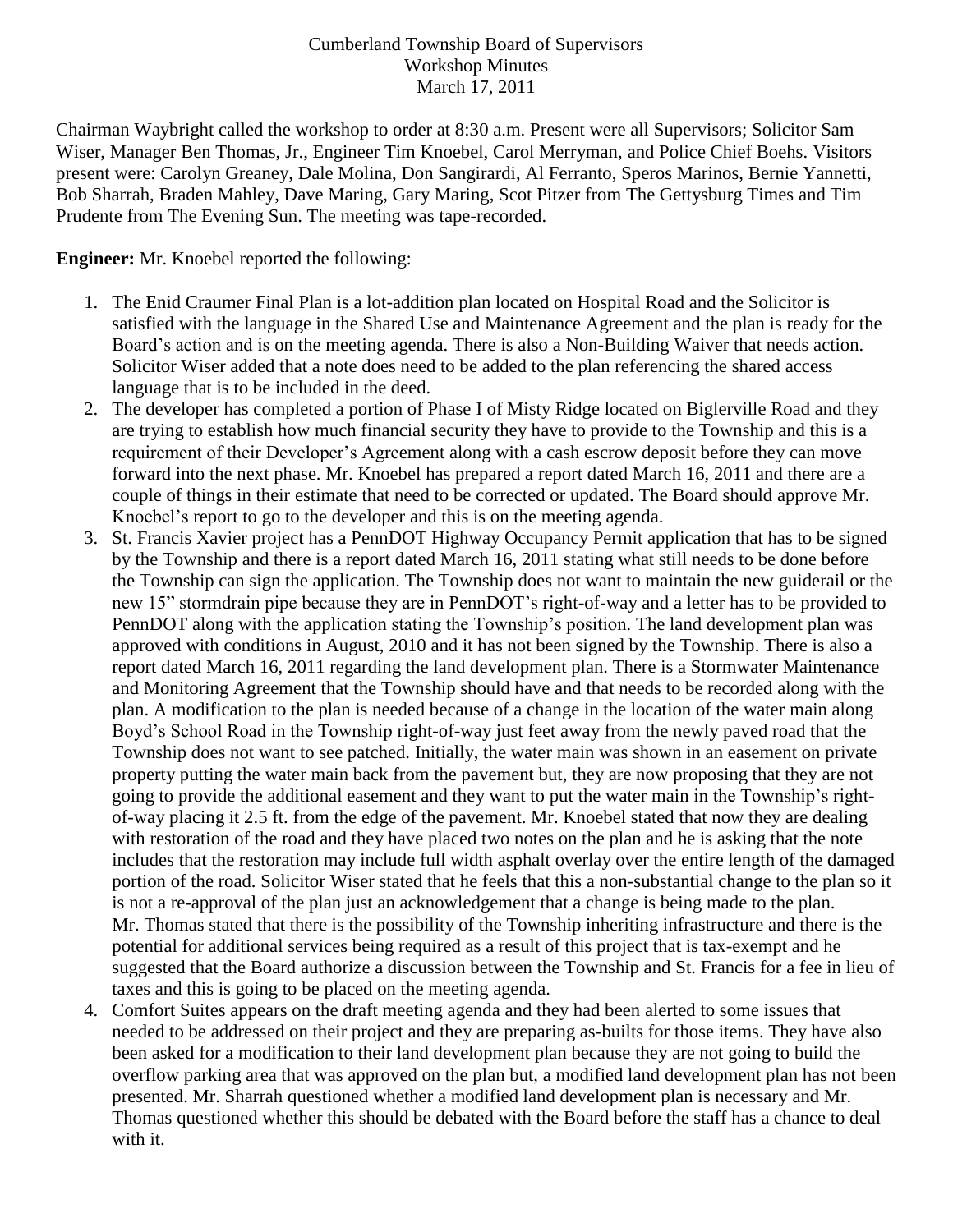5. Lastly, Mr. Knoebel reported that the developer of Cumberland Village will be attending the April 7, 2011 workshop to discuss upgrades to Herr's Ridge Road.

Mr. Bob Sharrah and Mr. Braden Maley of Summit Homes asked the Board to consider a modification to Section 405.D of the SALDO which limits the slope of a driveway to 5% within 25 ft. of the street right-of-way lines. Mr. Sharrah suggested that the limit be raised to 10%. Mr. Knoebel stated that it had been discussed and they have been making modifications to this in the site grading plan review process under certain circumstances. Mr. Thomas suggested that staff put together a written recommendation for the Board to review.

Mr. Bob Sharrah also presented a site plan for Confederate Woods Animal Hospital. This business wishes to expand but, there is a portion of a public street that would need to be vacated in order for them to do the expansion. Solicitor Wiser pointed out that a non-conforming use cannot expand by more than 50% of the existing structure and a variance will be required. He recommended that the Board could approve the vacation of the public road by agreement and all affected property owners would have to be part of the agreement.

# **Public Comment:**

Mr. Speros Marinos thanked the Police Department and reported that the Cumberland Township Historical Society had their first meeting and Mr. Horner gave several presentations.

Mr. Al Ferranto asked if he could reserve his comments until after the Manager's items are discussed.

Mr. Gary Maring requested a zoning change for 66 acres of his property located at 2199 Taneytown Road. He reported that the property has been in his family since  $1741$  and he is the  $8<sup>th</sup>$  generation to own it and he wants to preserve the property in perpetuity through Adams County's Preservation Program and it would help if the property were zoned Agricultural (A). Mr. Maring was informed that the Township has been working on amendments to the zoning ordinance and map and is too far into the process to add his request but, they would be happy to write a letter to Ellen Dayhoff at the county expressing the Board's intention to include Mr. Maring's request in their 2012 zoning amendments.

**Manager:** Mr. Thomas reported the following:

- 1. The Township received a letter from Adams County Office of Planning asking for a letter of support for the development of an Adams County Economic Development Plan. The last plan was done in the 1980's. Mr. Ferranto asked to meet with Mr. Thomas regarding this item.
- 2. The Township also received a letter from Healthy Adams Bicycle/Pedestrian, Inc. supporting the creation of a State Bicycle Route. There will be no expense to the Township and it has been endorsed by Adams County and Gettysburg Borough.
- 3. A date for a public hearing for the "Proposal for an addition to an Agricultural Security Area" needs to be set and during the May 24th regular meeting at 7:30 p.m. was suggested.
- 4. Mr. Thomas recommended a change to the campground and mobile home park annual permit to \$10.00 per campsite or mobile home lot and a fee for requests for extensions for subdivision and land development plan approvals of \$100.00.
- 5. Dr. Kerry Moyer will be submitting the Final Strategic Plan Report by April 26. 2011.
- 6. The proposed zoning ordinance amendments were presented to the Planning Commission last Thursday and the zoning map is being further clarified. Mr. Thomas will make sure everyone gets a copy of the new map. Mr. Thomas presented a proposed timeline for the amendment process including a Public Open House on May  $10^{th}$  from 4:00 p.m. to 7:30 p.m.
- 7. Mr. Thomas is asking the Board to authorize a Local Government Open House on May 3, 2011 regarding how local government works. He added that he would like to have road equipment available too.